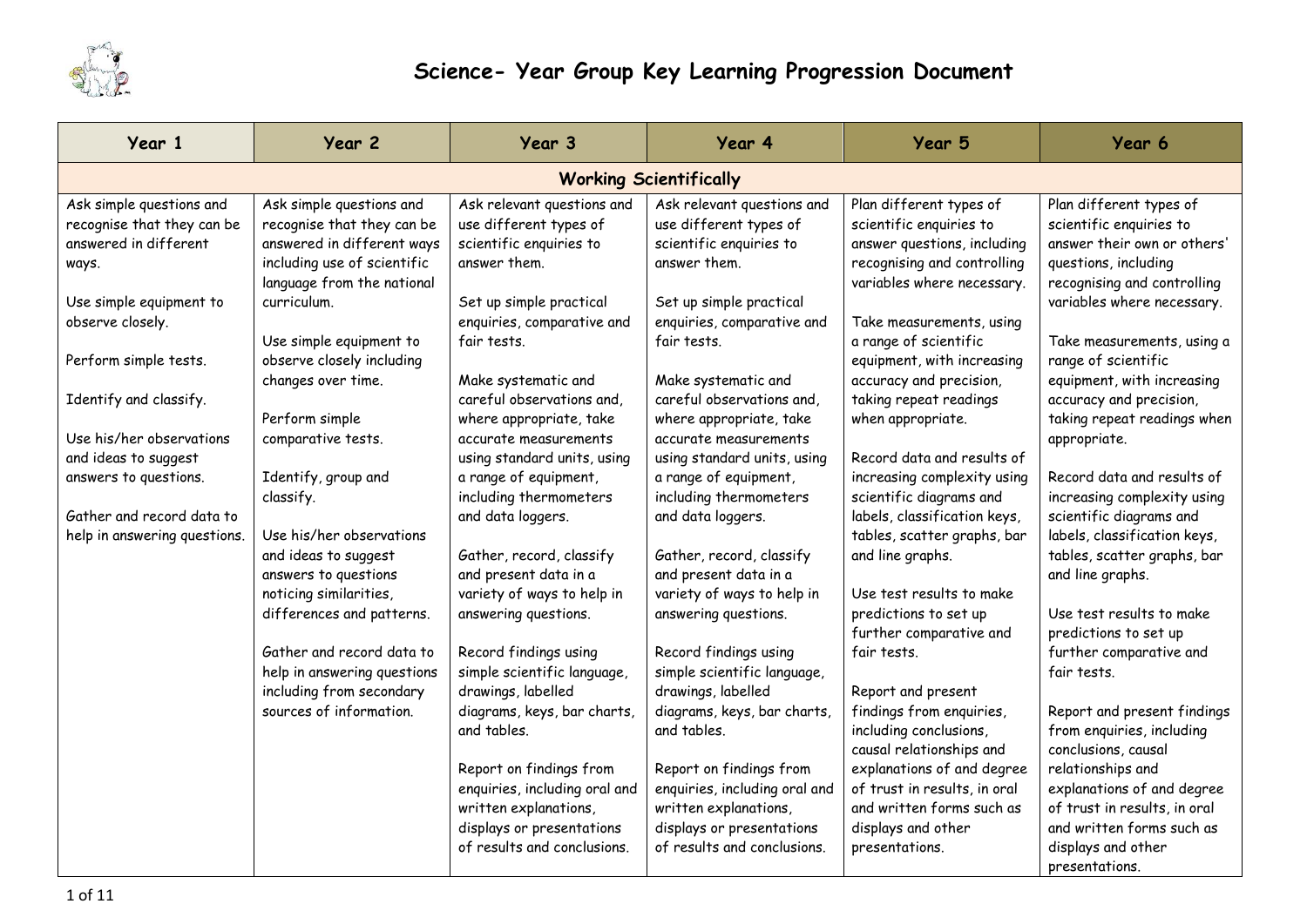| Year 1                                                                                                                                                                                                                                | Year 2                                                                                                                                                                                      | Year 3                                                                                                                                                                                                                                                                                                                                                                                 | Year 4                                                                                                                                                                                                                                                                                                                                                     | Year 5                                                                                            | Year 6                                                                                                                                                                                                                                                                                                                                                                                                                                                                                                                          |
|---------------------------------------------------------------------------------------------------------------------------------------------------------------------------------------------------------------------------------------|---------------------------------------------------------------------------------------------------------------------------------------------------------------------------------------------|----------------------------------------------------------------------------------------------------------------------------------------------------------------------------------------------------------------------------------------------------------------------------------------------------------------------------------------------------------------------------------------|------------------------------------------------------------------------------------------------------------------------------------------------------------------------------------------------------------------------------------------------------------------------------------------------------------------------------------------------------------|---------------------------------------------------------------------------------------------------|---------------------------------------------------------------------------------------------------------------------------------------------------------------------------------------------------------------------------------------------------------------------------------------------------------------------------------------------------------------------------------------------------------------------------------------------------------------------------------------------------------------------------------|
|                                                                                                                                                                                                                                       |                                                                                                                                                                                             | Use results to draw simple<br>conclusions, make<br>predictions for new values,<br>suggest improvements and<br>raise further questions.<br>Identify differences,<br>similarities or changes<br>related to simple scientific<br>ideas and processes.<br>Use straightforward<br>scientific evidence to<br>answer questions or to<br>support his/her findings.                             | Use results to draw simple<br>conclusions, make<br>predictions for new values,<br>suggest improvements and<br>raise further questions.<br>Identify differences,<br>similarities or changes<br>related to simple scientific<br>ideas and processes.<br>Use straightforward<br>scientific evidence to<br>answer questions or to<br>support his/her findings. | Identify scientific<br>evidence that has been<br>used to support or refute<br>ideas or arguments. | Report and present findings<br>from enquiries, including<br>conclusions, causal<br>relationships and<br>explanations of and degree<br>of trust in results, in oral<br>and written forms such as<br>displays and other<br>presentations.<br>Describe and evaluate their<br>own and other people's<br>scientific ideas related to<br>topics in the national<br>curriculum (including ideas<br>that have changed over<br>time), using evidence from a<br>range of sources.<br>Group and classify things<br>and recognise patterns. |
|                                                                                                                                                                                                                                       |                                                                                                                                                                                             |                                                                                                                                                                                                                                                                                                                                                                                        | Plants                                                                                                                                                                                                                                                                                                                                                     |                                                                                                   |                                                                                                                                                                                                                                                                                                                                                                                                                                                                                                                                 |
| Identify and name a<br>variety of common wild and<br>garden plants, including<br>deciduous and evergreen<br>trees.<br>Identify and describe the<br>basic structure of a<br>variety of common<br>flowering plants, including<br>trees. | Observe and describe how<br>seeds and bulbs grow into<br>mature plants.<br>Find out and describe how<br>plants need water, light<br>and a suitable temperature<br>to grow and stay healthy. | Identify and describe the<br>functions of different<br>parts of flowering plants:<br>roots, stem/trunk, leaves<br>and flowers.<br>Explore the requirements<br>of plants for life and<br>growth (air, light, water,<br>nutrients from soil, and<br>room to grow) and how<br>they vary from plant to<br>plant.<br>Investigate the way in<br>which water is transported<br>within plants. |                                                                                                                                                                                                                                                                                                                                                            |                                                                                                   |                                                                                                                                                                                                                                                                                                                                                                                                                                                                                                                                 |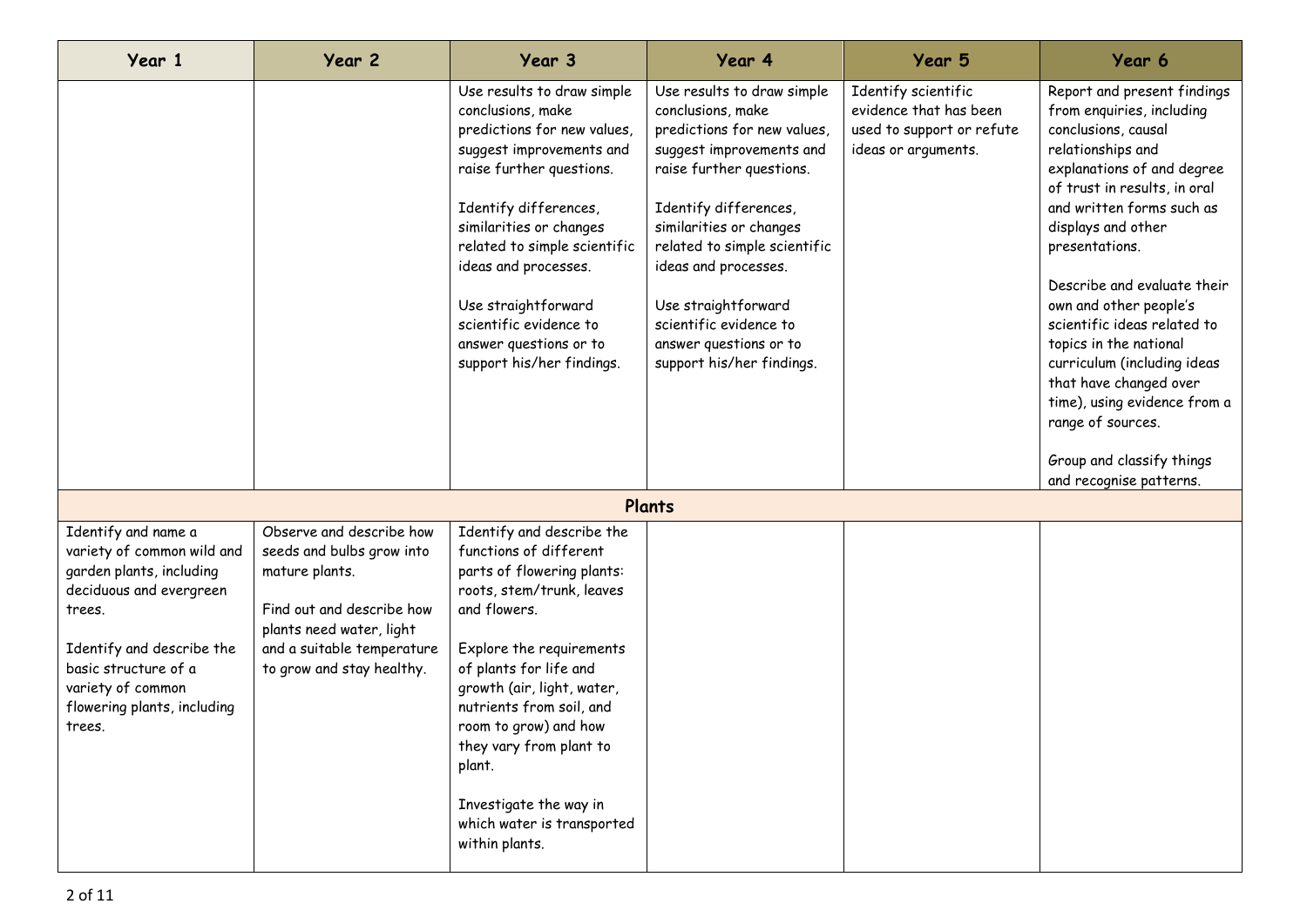| Year 1                                                                                                                                                                                                                                                                                                                                                                                                                                                                                                                         | Year 2                                                                                                                                                                                                                                                                                                                             | Year 3                                                                                                                                                                                                                                                                                                                | Year 4                                                                                                                                                                                                                                                                                     | Year 5                                                | Year 6                                                                                                                                                                                                                                                                                                                                                                   |
|--------------------------------------------------------------------------------------------------------------------------------------------------------------------------------------------------------------------------------------------------------------------------------------------------------------------------------------------------------------------------------------------------------------------------------------------------------------------------------------------------------------------------------|------------------------------------------------------------------------------------------------------------------------------------------------------------------------------------------------------------------------------------------------------------------------------------------------------------------------------------|-----------------------------------------------------------------------------------------------------------------------------------------------------------------------------------------------------------------------------------------------------------------------------------------------------------------------|--------------------------------------------------------------------------------------------------------------------------------------------------------------------------------------------------------------------------------------------------------------------------------------------|-------------------------------------------------------|--------------------------------------------------------------------------------------------------------------------------------------------------------------------------------------------------------------------------------------------------------------------------------------------------------------------------------------------------------------------------|
|                                                                                                                                                                                                                                                                                                                                                                                                                                                                                                                                |                                                                                                                                                                                                                                                                                                                                    | Explore the part that<br>flowers play in the life<br>cycle of flowering plants,<br>including pollination, seed<br>formation and seed<br>dispersal.                                                                                                                                                                    |                                                                                                                                                                                                                                                                                            |                                                       |                                                                                                                                                                                                                                                                                                                                                                          |
|                                                                                                                                                                                                                                                                                                                                                                                                                                                                                                                                |                                                                                                                                                                                                                                                                                                                                    |                                                                                                                                                                                                                                                                                                                       | <b>Seasonal Changes</b>                                                                                                                                                                                                                                                                    |                                                       |                                                                                                                                                                                                                                                                                                                                                                          |
| Observe changes across<br>the four seasons.<br>Observe and describe<br>weather associated with<br>the seasons and how day<br>length varies.                                                                                                                                                                                                                                                                                                                                                                                    |                                                                                                                                                                                                                                                                                                                                    |                                                                                                                                                                                                                                                                                                                       |                                                                                                                                                                                                                                                                                            |                                                       |                                                                                                                                                                                                                                                                                                                                                                          |
|                                                                                                                                                                                                                                                                                                                                                                                                                                                                                                                                |                                                                                                                                                                                                                                                                                                                                    |                                                                                                                                                                                                                                                                                                                       | <b>Animals including Humans</b>                                                                                                                                                                                                                                                            |                                                       |                                                                                                                                                                                                                                                                                                                                                                          |
| Identify and name a<br>variety of common animals<br>including fish, amphibians,<br>reptiles, birds and<br>mammals.<br>Identify and name a<br>variety of common animals<br>that are carnivores,<br>herbivores and omnivores.<br>Describe and compare the<br>structure of a variety of<br>common animals (fish,<br>amphibians, reptiles, birds<br>and mammals, including<br>pets).<br>Identify, name, draw and<br>label the basic parts of the<br>human body and say which<br>part of the body is<br>associated with each sense. | Understand that animals,<br>including humans, have<br>offspring which grow into<br>adults.<br>Describe the basic needs<br>of animals, including<br>humans, for survival<br>(water, food and air).<br>Describe the importance<br>for humans of exercise,<br>eating the right amounts<br>of different types of food,<br>and hygiene. | Identify that animals,<br>including humans, need the<br>right types and amount of<br>nutrition, and that they<br>cannot make their own<br>food; they get nutrition<br>from what they eat.<br>Identify that humans and<br>some other animals have<br>skeletons and muscles for<br>support, protection and<br>movement. | Describe the simple<br>functions of the basic<br>parts of the digestive<br>system in humans.<br>Identify the different<br>types of teeth in humans<br>and their simple functions.<br>Construct and interpret a<br>variety of food chains,<br>identifying producers,<br>predators and prey. | Describe the changes as<br>humans develop to old age. | Identify and name the main<br>parts of the human<br>circulatory system, and<br>describe the functions of<br>the heart, blood vessels and<br>blood.<br>Recognise the impact of<br>diet, exercise, drugs and<br>lifestyle on the way their<br>bodies function<br>Describe the ways in which<br>nutrients and water are<br>transported within animals,<br>including humans. |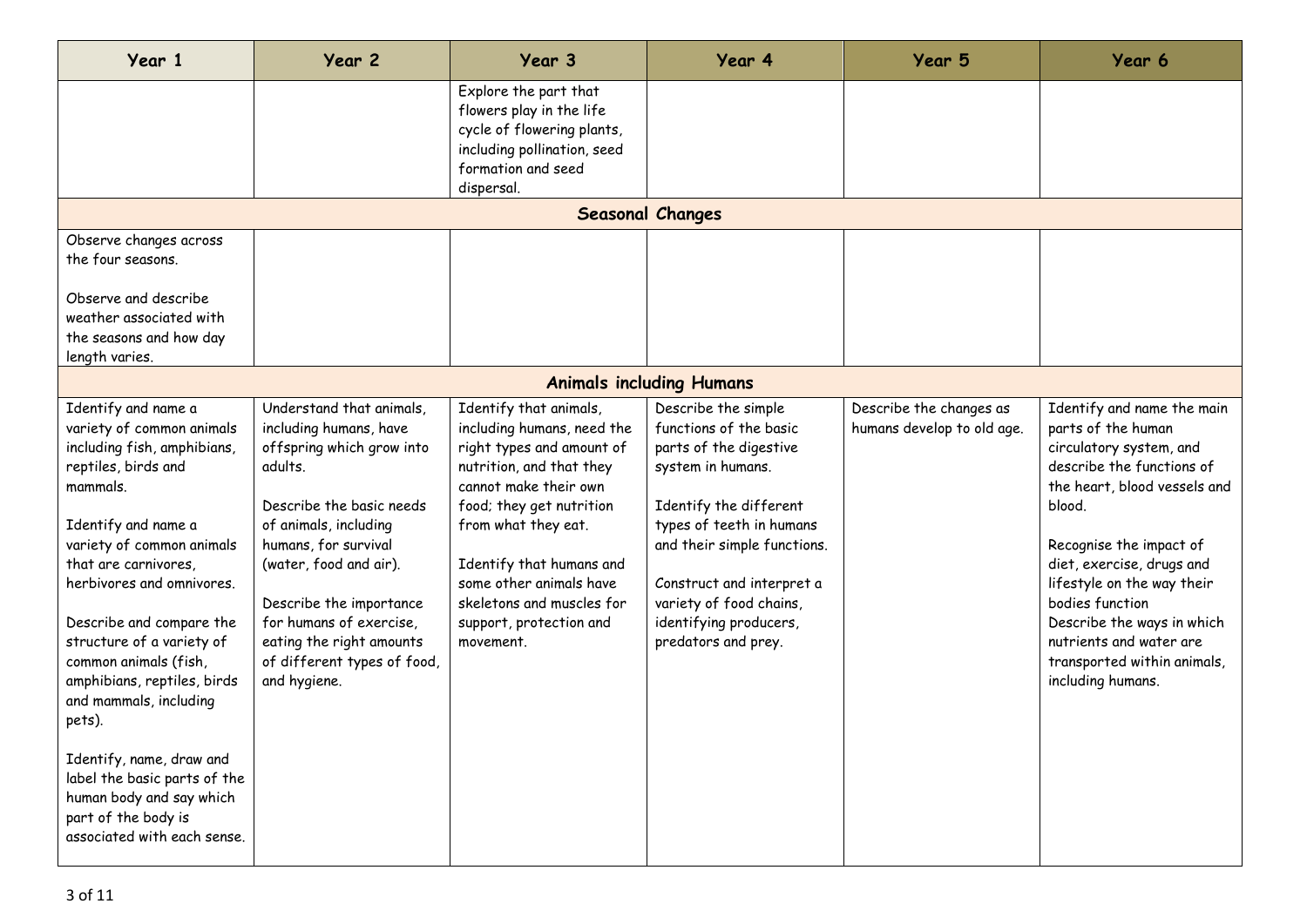| Year 1                                                                                                                                                                                                | Year 2                                                                                                                                                                                                                                                                                                                                                                                                                                                                                                                                                                                                                                                                        | Year 3 | Year 4                                                                                                                                                                                                                                                                                                                                                                 | Year 5                                                                                                                                                                               | Year 6                                                                                                                                                                                                                                                                                                                |  |  |
|-------------------------------------------------------------------------------------------------------------------------------------------------------------------------------------------------------|-------------------------------------------------------------------------------------------------------------------------------------------------------------------------------------------------------------------------------------------------------------------------------------------------------------------------------------------------------------------------------------------------------------------------------------------------------------------------------------------------------------------------------------------------------------------------------------------------------------------------------------------------------------------------------|--------|------------------------------------------------------------------------------------------------------------------------------------------------------------------------------------------------------------------------------------------------------------------------------------------------------------------------------------------------------------------------|--------------------------------------------------------------------------------------------------------------------------------------------------------------------------------------|-----------------------------------------------------------------------------------------------------------------------------------------------------------------------------------------------------------------------------------------------------------------------------------------------------------------------|--|--|
| Living Things and their Habitats                                                                                                                                                                      |                                                                                                                                                                                                                                                                                                                                                                                                                                                                                                                                                                                                                                                                               |        |                                                                                                                                                                                                                                                                                                                                                                        |                                                                                                                                                                                      |                                                                                                                                                                                                                                                                                                                       |  |  |
|                                                                                                                                                                                                       | Explore and compare the<br>differences between<br>things that are living, dead,<br>and things that have never<br>been alive.<br>Identify that most living<br>things live in habitats to<br>which they are suited and<br>describe how different<br>habitats provide for the<br>basic needs of different<br>kinds of animals and plants,<br>and how they depend on<br>each other.<br>Identify and name a<br>variety of plants and<br>animals in their habitats,<br>including micro-habitats.<br>Describe how animals<br>obtain their food from<br>plants and other animals,<br>using the idea of a simple<br>food chain, and identify<br>and name different<br>sources of food. |        | Recognise that living things<br>can be grouped in a variety<br>of ways.<br>Explore and use<br>classification keys to help<br>group, identify and name a<br>variety of living things in<br>their local and wider<br>environment.<br>Recognise that<br>environments can change<br>and that this can<br>sometimes pose dangers<br>and have an impact on living<br>things. | Describe the differences<br>in the life cycles of a<br>mammal, an amphibian, an<br>insect and a bird.<br>Describe the life process<br>of reproduction in some<br>plants and animals. | Describe how living things<br>are classified into broad<br>groups according to common<br>observable characteristics<br>and based on similarities<br>and differences, including<br>micro-organisms, plants and<br>animals.<br>Give reasons for classifying<br>plants and animals based on<br>specific characteristics. |  |  |
|                                                                                                                                                                                                       |                                                                                                                                                                                                                                                                                                                                                                                                                                                                                                                                                                                                                                                                               |        | <b>Everyday Materials</b>                                                                                                                                                                                                                                                                                                                                              |                                                                                                                                                                                      |                                                                                                                                                                                                                                                                                                                       |  |  |
| Distinguish between an<br>object and the material<br>from which it is made.<br>Identify and name a<br>variety of everyday<br>materials, including wood,<br>plastic, glass, metal, water,<br>and rock. | Identify and compare the<br>suitability of a variety of<br>everyday materials,<br>including wood, metal,<br>plastic, glass, brick, rock,<br>paper and cardboard for<br>particular uses.                                                                                                                                                                                                                                                                                                                                                                                                                                                                                       |        |                                                                                                                                                                                                                                                                                                                                                                        |                                                                                                                                                                                      |                                                                                                                                                                                                                                                                                                                       |  |  |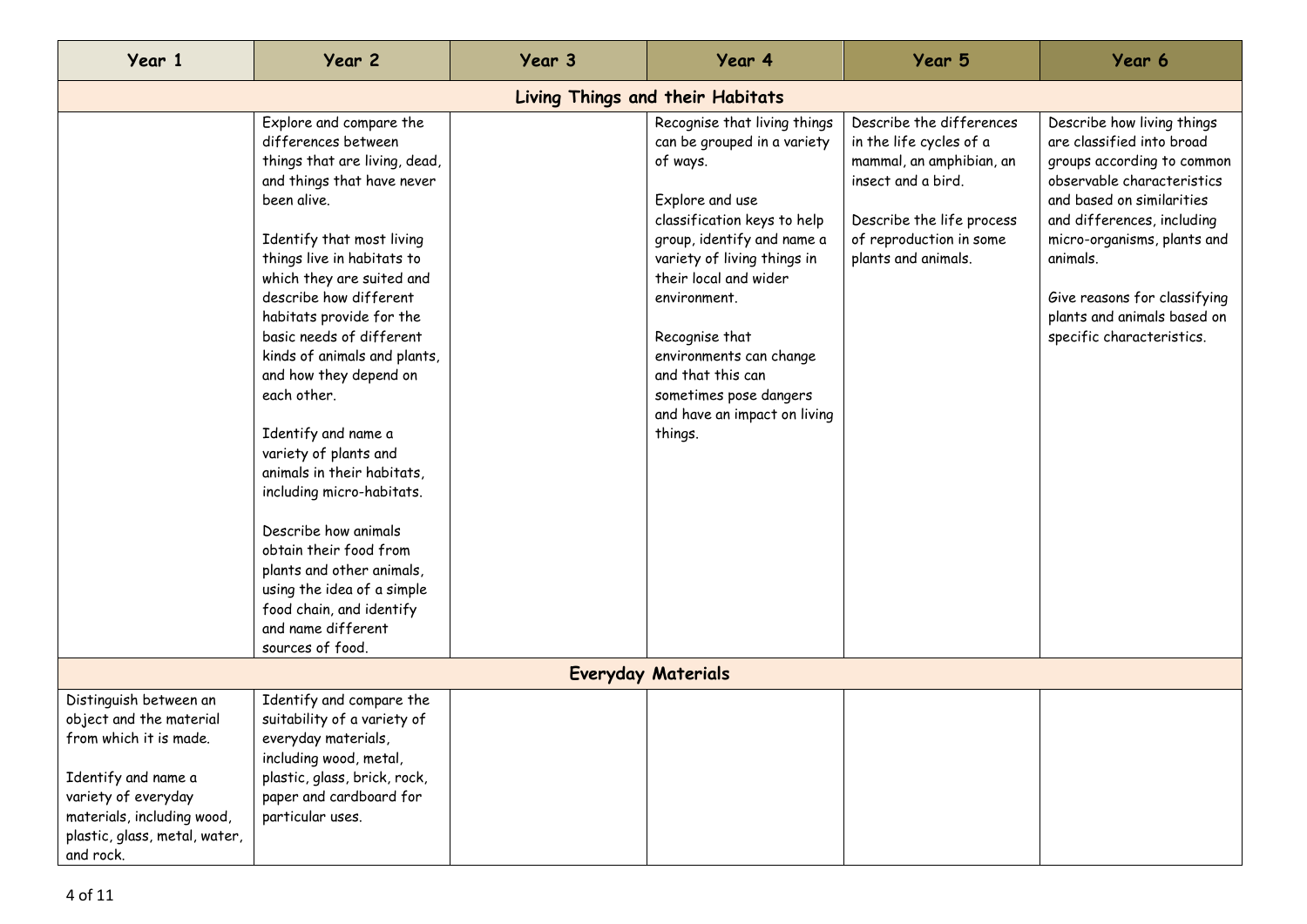| Year 1                                                                                                    | Year 2                                                                                                                                          | Year 3 | Year 4                                                                                                                                                                                                                                                                                                                                                                                                                                            | Year 5                                                                                                                                                                                                                   | Year 6 |  |  |
|-----------------------------------------------------------------------------------------------------------|-------------------------------------------------------------------------------------------------------------------------------------------------|--------|---------------------------------------------------------------------------------------------------------------------------------------------------------------------------------------------------------------------------------------------------------------------------------------------------------------------------------------------------------------------------------------------------------------------------------------------------|--------------------------------------------------------------------------------------------------------------------------------------------------------------------------------------------------------------------------|--------|--|--|
| Describe the simple<br>physical properties of a<br>variety of everyday<br>materials.<br>Compare and group | Describe how the shapes<br>of solid objects made from<br>some materials can be<br>changed by squashing,<br>bending, twisting and<br>stretching. |        |                                                                                                                                                                                                                                                                                                                                                                                                                                                   |                                                                                                                                                                                                                          |        |  |  |
| together a variety of<br>everyday materials on the<br>basis of their simple<br>physical properties.       |                                                                                                                                                 |        |                                                                                                                                                                                                                                                                                                                                                                                                                                                   |                                                                                                                                                                                                                          |        |  |  |
|                                                                                                           |                                                                                                                                                 |        | States of matter                                                                                                                                                                                                                                                                                                                                                                                                                                  |                                                                                                                                                                                                                          |        |  |  |
|                                                                                                           |                                                                                                                                                 |        | Compare and group<br>materials together,<br>according to whether they<br>are solids, liquids or gases.<br>Observe that some<br>materials change state<br>when they are heated or<br>cooled, and measure or<br>research the temperature<br>at which this happens in<br>degrees Celsius (°C).<br>Identify the part played by<br>evaporation and<br>condensation in the water<br>cycle and associate the<br>rate of evaporation with<br>temperature. |                                                                                                                                                                                                                          |        |  |  |
| Properties and changes of materials                                                                       |                                                                                                                                                 |        |                                                                                                                                                                                                                                                                                                                                                                                                                                                   |                                                                                                                                                                                                                          |        |  |  |
|                                                                                                           |                                                                                                                                                 |        |                                                                                                                                                                                                                                                                                                                                                                                                                                                   | Compare and group<br>together everyday<br>materials on the basis of<br>their properties, including<br>their hardness, solubility,<br>transparency, conductivity<br>(electrical and thermal),<br>and response to magnets. |        |  |  |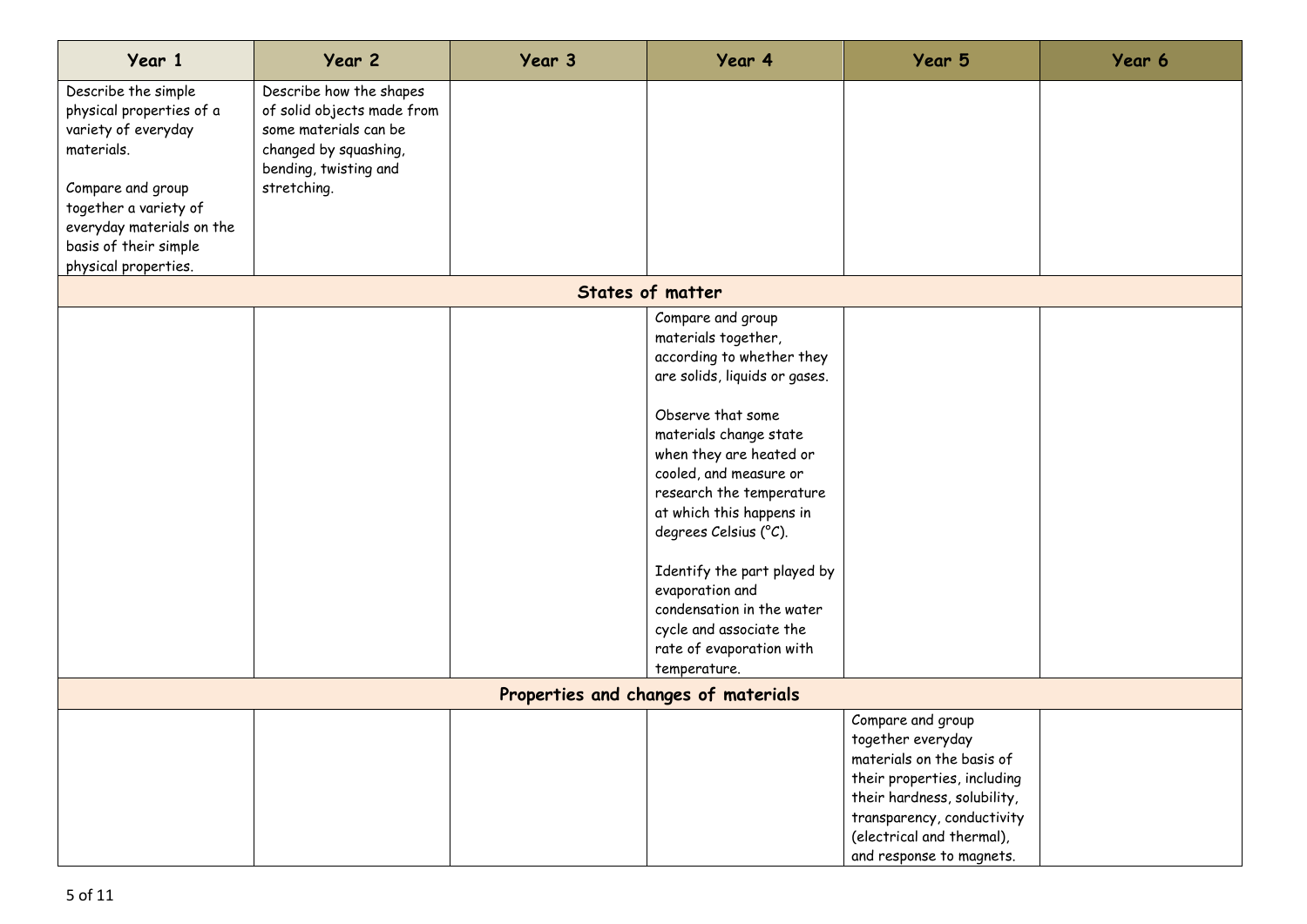| Year 1 | Year 2 | Year 3 | Year 4 | Year 5                                                                                                                                                                                                                                       | Year 6 |
|--------|--------|--------|--------|----------------------------------------------------------------------------------------------------------------------------------------------------------------------------------------------------------------------------------------------|--------|
|        |        |        |        | Recognise that some<br>materials will dissolve in<br>liquid to form a solution,<br>and describe how to<br>recover a substance from a<br>solution.                                                                                            |        |
|        |        |        |        | Use knowledge of solids,<br>liquids and gases to decide<br>how mixtures might be<br>separated, including<br>through filtering, sieving<br>and evaporating.                                                                                   |        |
|        |        |        |        | Give reasons, based on<br>evidence from comparative<br>and fair tests, for the<br>particular uses of everyday<br>materials, including metals,<br>wood and plastic.                                                                           |        |
|        |        |        |        | Demonstrate that<br>dissolving, mixing and<br>changes of state are<br>reversible changes.                                                                                                                                                    |        |
|        |        |        |        | Explain that some changes<br>result in the formation of<br>new materials, and that<br>this kind of change is not<br>usually reversible, including<br>changes associated with<br>burning and the action of<br>acid on bicarbonate of<br>soda. |        |
|        |        |        |        |                                                                                                                                                                                                                                              |        |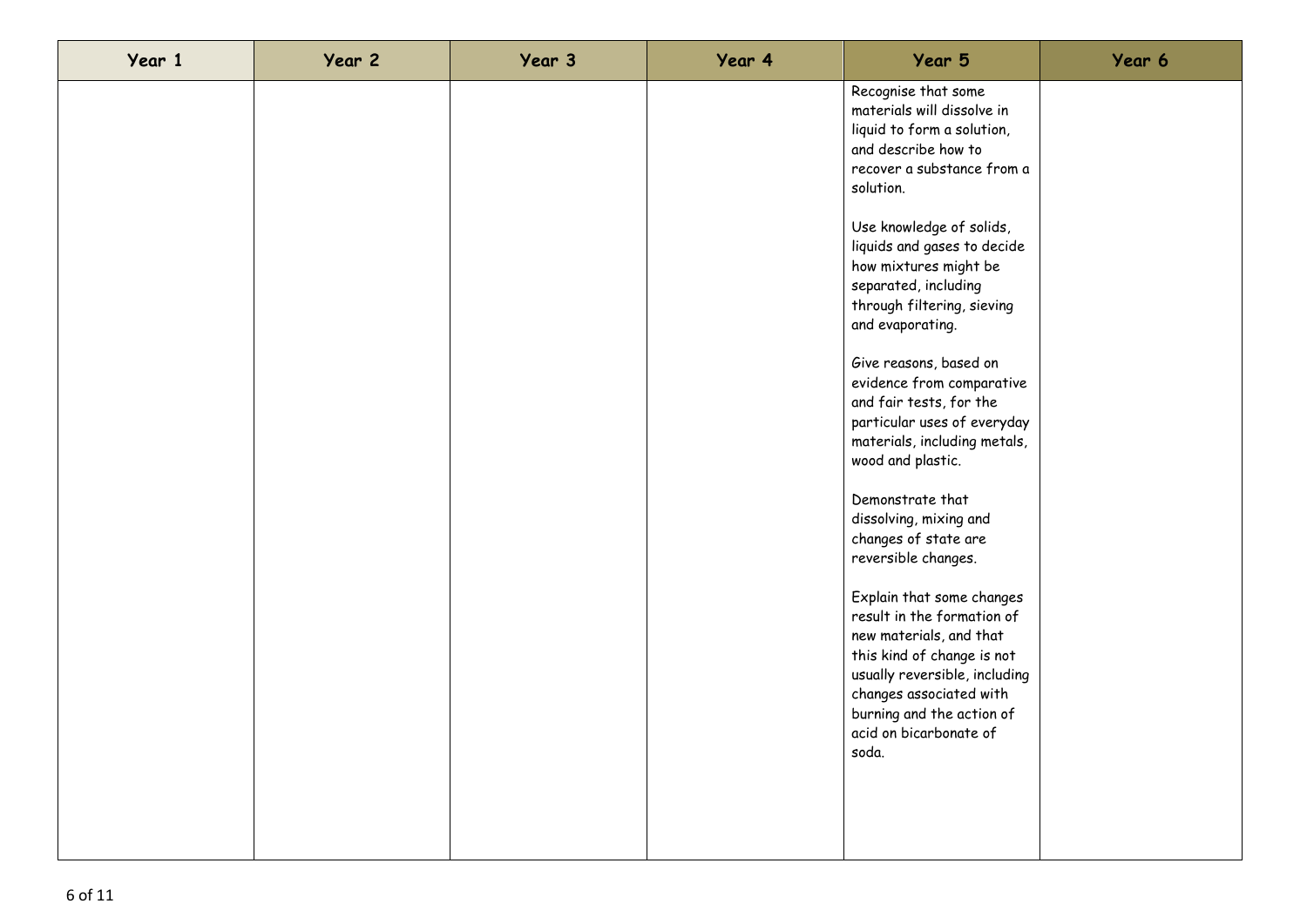| Year 1 | Year 2       | Year 3                                                                                                                                                                                                                                                                                                                  | Year 4             | Year 5                                                                                                                                                                     | Year 6 |  |  |  |
|--------|--------------|-------------------------------------------------------------------------------------------------------------------------------------------------------------------------------------------------------------------------------------------------------------------------------------------------------------------------|--------------------|----------------------------------------------------------------------------------------------------------------------------------------------------------------------------|--------|--|--|--|
|        | <b>Rocks</b> |                                                                                                                                                                                                                                                                                                                         |                    |                                                                                                                                                                            |        |  |  |  |
|        |              | Compare and group<br>together different kinds<br>of rocks on the basis of<br>their appearance and<br>simple physical properties.<br>Describe in simple terms<br>how fossils are formed<br>when things that have lived<br>are trapped within rock.<br>Recognise that soils are<br>made from rocks and<br>organic matter. |                    |                                                                                                                                                                            |        |  |  |  |
|        |              |                                                                                                                                                                                                                                                                                                                         | Forces and magnets |                                                                                                                                                                            |        |  |  |  |
|        |              | Compare how things move<br>on different surfaces.<br>Notice that some forces                                                                                                                                                                                                                                            |                    | Explain that unsupported<br>objects fall towards the<br>Earth because of the force<br>of gravity acting between                                                            |        |  |  |  |
|        |              | need contact between two<br>objects, but magnetic<br>forces can act at a<br>distance.                                                                                                                                                                                                                                   |                    | the Earth and the falling<br>object.<br>Identify the effects of air<br>resistance, water                                                                                   |        |  |  |  |
|        |              | Compare and group<br>together a variety of<br>everyday materials on the<br>basis of whether they are<br>attracted to a magnet, and<br>identify some magnetic<br>materials.                                                                                                                                              |                    | resistance and friction,<br>that act between moving<br>surfaces.<br>Recognise that some<br>mechanisms, including<br>levers, pulleys and gears,<br>allow a smaller force to |        |  |  |  |
|        |              | Describe magnets as having<br>two poles.<br>Predict whether two<br>magnets will attract or<br>repel each other,                                                                                                                                                                                                         |                    | have a greater effect.                                                                                                                                                     |        |  |  |  |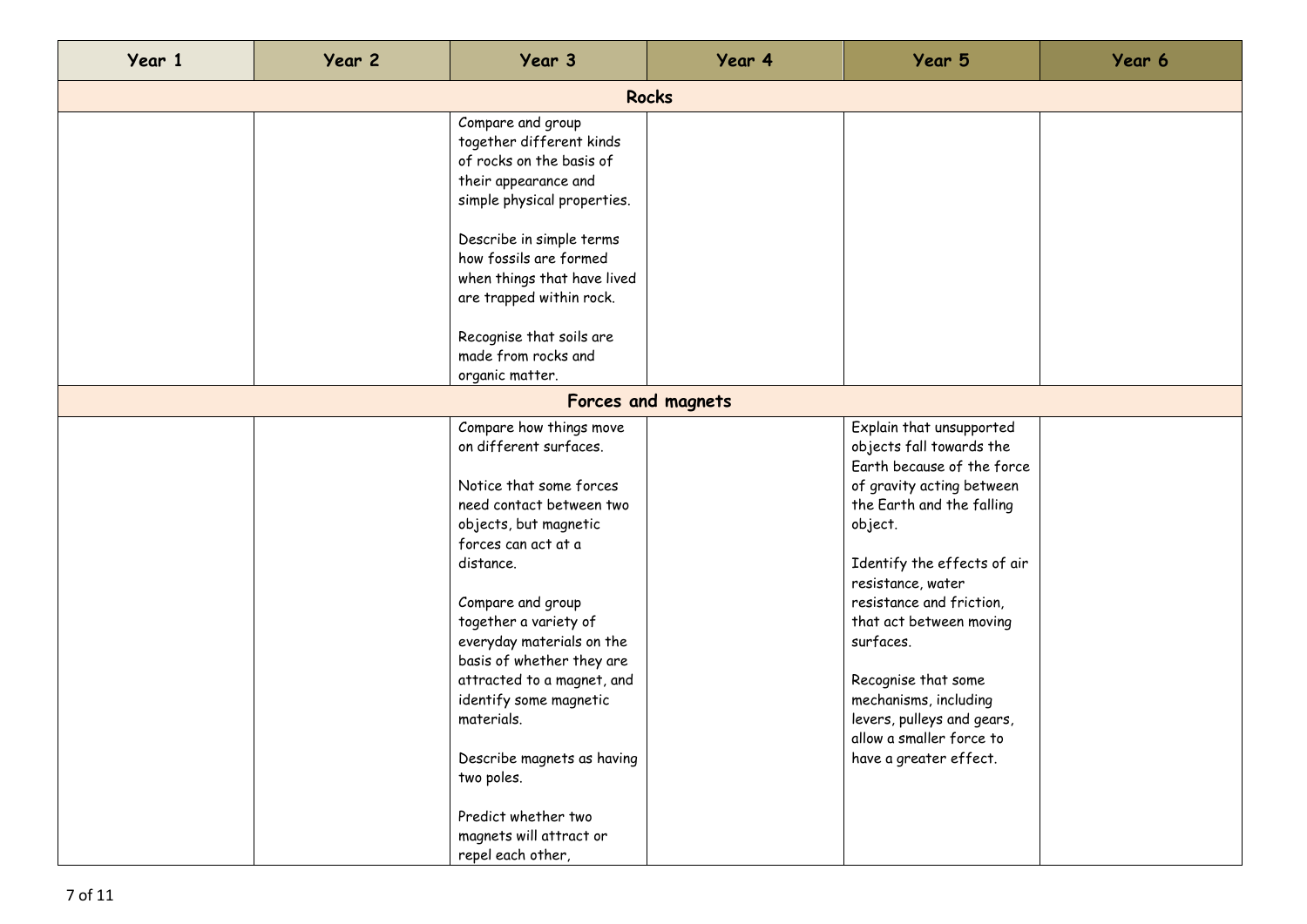| Year 1 | Year 2 | Year 3                                  | Year 4                                                                                                    | Year 5 | Year 6                                                                                                                 |  |  |  |
|--------|--------|-----------------------------------------|-----------------------------------------------------------------------------------------------------------|--------|------------------------------------------------------------------------------------------------------------------------|--|--|--|
|        |        | depending on which poles<br>are facing. |                                                                                                           |        |                                                                                                                        |  |  |  |
|        | Sound  |                                         |                                                                                                           |        |                                                                                                                        |  |  |  |
|        |        |                                         | Identify how sounds are<br>made, associating some of<br>them with something<br>vibrating.                 |        |                                                                                                                        |  |  |  |
|        |        |                                         | Recognise that vibrations<br>from sounds travel through<br>a medium to the ear.                           |        |                                                                                                                        |  |  |  |
|        |        |                                         | Find patterns between the<br>pitch of a sound and<br>features of the object<br>that produced it.          |        |                                                                                                                        |  |  |  |
|        |        |                                         | Find patterns between the<br>volume of a sound and the<br>strength of the vibrations<br>that produced it. |        |                                                                                                                        |  |  |  |
|        |        |                                         | Recognise that sounds get<br>fainter as the distance<br>from the sound source<br>increases.               |        |                                                                                                                        |  |  |  |
|        |        |                                         | <b>Electricity</b>                                                                                        |        |                                                                                                                        |  |  |  |
|        |        |                                         | Identify common<br>appliances that run on<br>electricity.                                                 |        | Associate the brightness of<br>a lamp or the volume of a<br>buzzer with the number and<br>voltage of cells used in the |  |  |  |
|        |        |                                         | Construct a simple series<br>electrical circuit,<br>identifying and naming its                            |        | circuit.<br>Compare and give reasons                                                                                   |  |  |  |
|        |        |                                         | basic parts, including cells,<br>wires, bulbs, switches and<br>buzzers Identify whether                   |        | for variations in how<br>components function,<br>including the brightness of                                           |  |  |  |
|        |        |                                         | or not a lamp will light in a<br>simple series circuit, based                                             |        | bulbs, the loudness of<br>buzzers and the on/off                                                                       |  |  |  |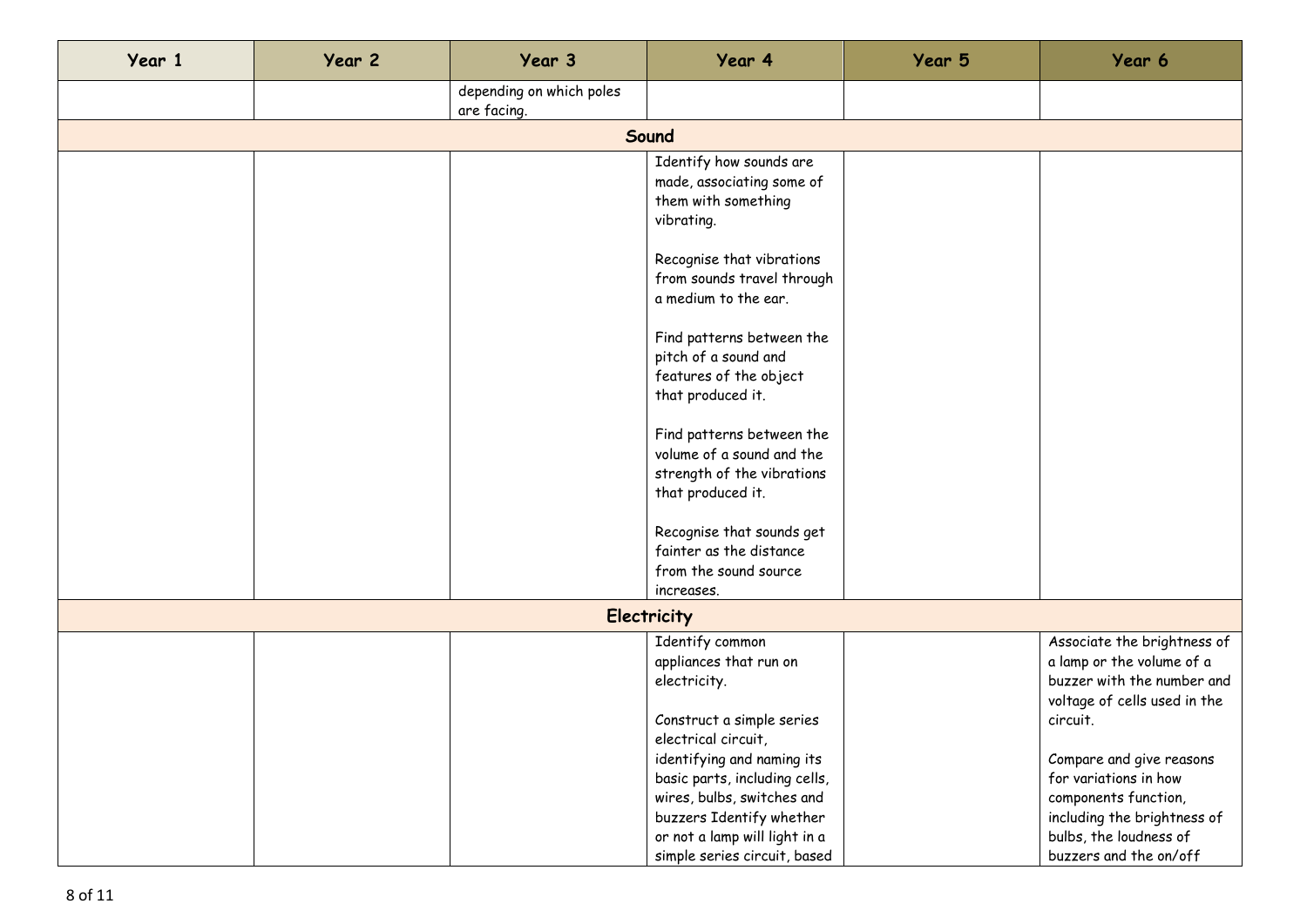| Year 1 | Year 2 | Year 3                                                                                                                                                                                                                                                                                                                                                                                                                                          | Year 4                                                                                                                                                                                                                                                                                                                | Year 5 | Year 6                                                                                                                                                                                                                                                                                                                                                                                                                                                                                                                        |
|--------|--------|-------------------------------------------------------------------------------------------------------------------------------------------------------------------------------------------------------------------------------------------------------------------------------------------------------------------------------------------------------------------------------------------------------------------------------------------------|-----------------------------------------------------------------------------------------------------------------------------------------------------------------------------------------------------------------------------------------------------------------------------------------------------------------------|--------|-------------------------------------------------------------------------------------------------------------------------------------------------------------------------------------------------------------------------------------------------------------------------------------------------------------------------------------------------------------------------------------------------------------------------------------------------------------------------------------------------------------------------------|
|        |        |                                                                                                                                                                                                                                                                                                                                                                                                                                                 | on whether or not the lamp<br>is part of a complete loop<br>with a battery.<br>Recognise that a switch<br>opens and closes a circuit<br>and associate this with<br>whether or not a lamp<br>lights in a simple series<br>circuit.<br>Recognise some common<br>conductors and insulators,<br>and associate metals with |        | position of switches.<br>Use recognised symbols<br>when representing a simple<br>circuit in a diagram.                                                                                                                                                                                                                                                                                                                                                                                                                        |
|        |        |                                                                                                                                                                                                                                                                                                                                                                                                                                                 | being good conductors.<br>Light                                                                                                                                                                                                                                                                                       |        |                                                                                                                                                                                                                                                                                                                                                                                                                                                                                                                               |
|        |        | Recognise that he/she<br>needs light in order to see<br>things and that dark is the<br>absence of light.<br>Notice that light is<br>reflected from surfaces.<br>Recognise that light from<br>the sun can be dangerous<br>and that there are ways to<br>protect eyes.<br>Recognise that light from<br>the sun can be dangerous<br>and that there are ways to<br>protect eyes.<br>Find patterns in the way<br>that the size of shadows<br>change. |                                                                                                                                                                                                                                                                                                                       |        | Recognise that light<br>appears to travel in straight<br>lines.<br>Use the idea that light<br>travels in straight lines to<br>explain that objects are<br>seen because they give out<br>or reflect light into the<br>eye.<br>Explain that we see things<br>because light travels from<br>light sources to our eyes or<br>from light sources to<br>objects and then to our<br>eyes.<br>Use the idea that light<br>travels in straight lines to<br>explain why shadows have<br>the same shape as the<br>objects that cast them. |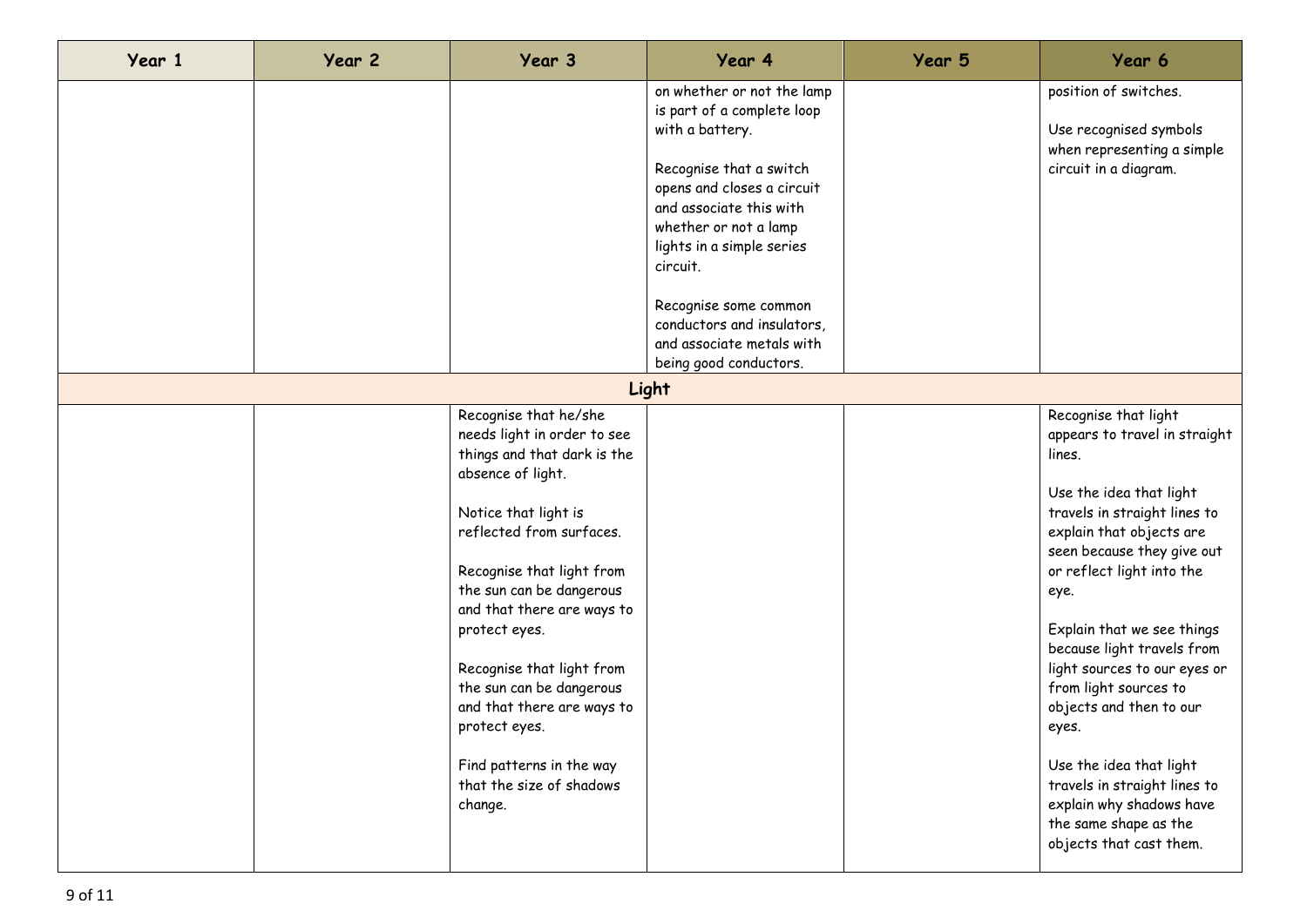| Year 1 | Year 2 | Year 3 | Year 4                           | Year 5                                                                                                                                                                                                                                                                                                                                                             | Year 6                                                                                                                                                                                                                                                                                                                                                                                                                                                                 |
|--------|--------|--------|----------------------------------|--------------------------------------------------------------------------------------------------------------------------------------------------------------------------------------------------------------------------------------------------------------------------------------------------------------------------------------------------------------------|------------------------------------------------------------------------------------------------------------------------------------------------------------------------------------------------------------------------------------------------------------------------------------------------------------------------------------------------------------------------------------------------------------------------------------------------------------------------|
|        |        |        |                                  |                                                                                                                                                                                                                                                                                                                                                                    |                                                                                                                                                                                                                                                                                                                                                                                                                                                                        |
|        |        |        | <b>Earth and Space</b>           |                                                                                                                                                                                                                                                                                                                                                                    |                                                                                                                                                                                                                                                                                                                                                                                                                                                                        |
|        |        |        |                                  | Describe the movement of<br>the Earth, and other<br>planets, relative to the Sun<br>in the solar system.<br>Describe the movement of<br>the Moon relative to the<br>Earth.<br>Describe the Sun, Earth<br>and Moon as approximately<br>spherical bodies.<br>Use the idea of the<br>Earth's rotation to explain<br>day and night and the<br>apparent movement of the |                                                                                                                                                                                                                                                                                                                                                                                                                                                                        |
|        |        |        | <b>Evolution and Inheritance</b> | sun across the sky.                                                                                                                                                                                                                                                                                                                                                |                                                                                                                                                                                                                                                                                                                                                                                                                                                                        |
|        |        |        |                                  |                                                                                                                                                                                                                                                                                                                                                                    | Recognise that living things<br>have changed over time and<br>that fossils provide<br>information about living<br>things that inhabited the<br>Earth millions of years ago.<br>Recognise that living things<br>produce offspring of the<br>same kind, but normally<br>offspring vary and are not<br>identical to their parents.<br>Identify how animals and<br>plants are adapted to suit<br>their environment in<br>different ways and that<br>adaptation may lead to |